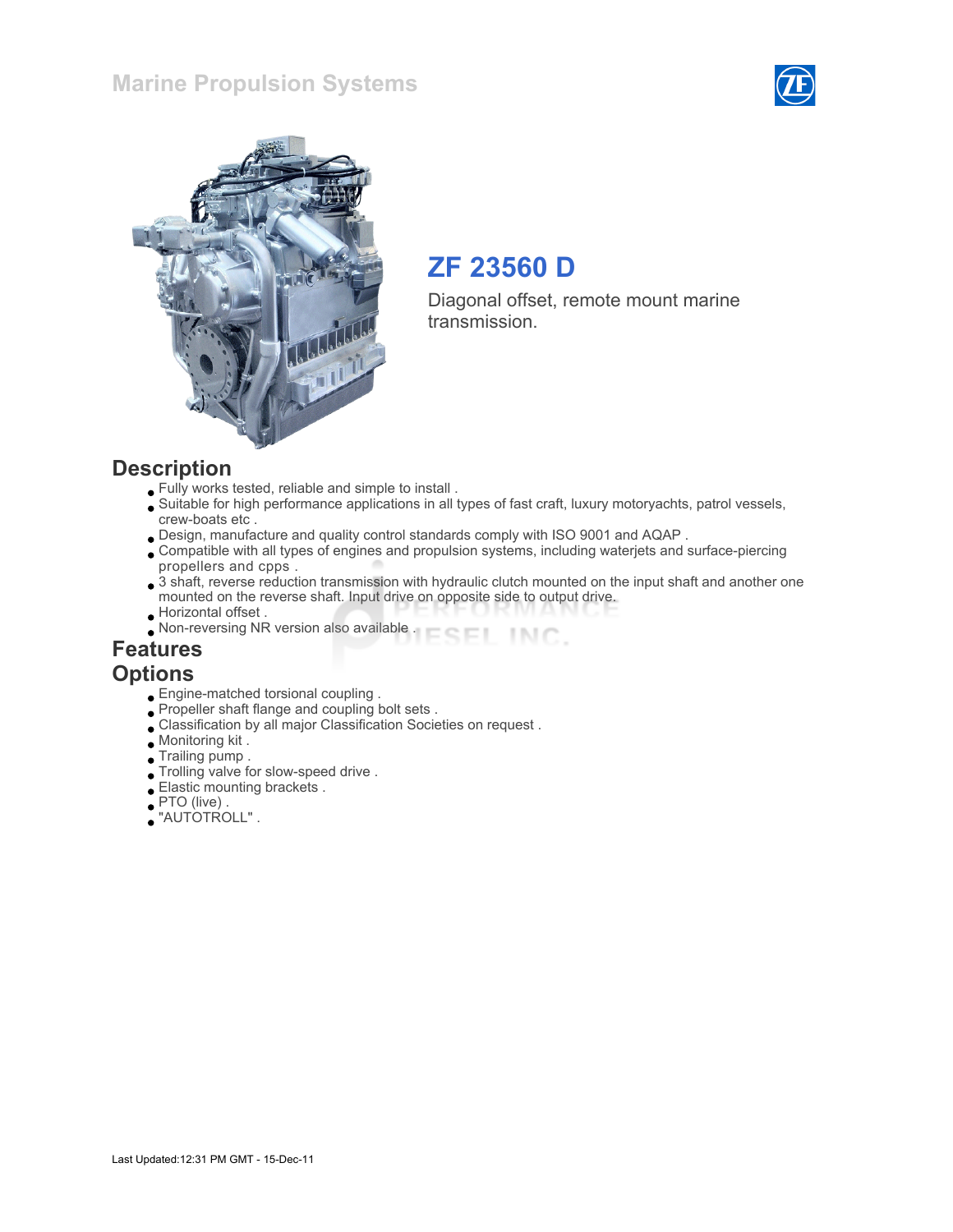# ZF 23560 D Ratings

# Light Duty

| RATIOS                    | <b>MAX. TORQUE POWER/RPM</b> |                                                                |           |    |           | <b>INPUT POWER CAPACITY</b> |           |          |           |    |            |
|---------------------------|------------------------------|----------------------------------------------------------------|-----------|----|-----------|-----------------------------|-----------|----------|-----------|----|------------|
|                           | Nm                           | ftlb                                                           | <b>kW</b> | hp | <b>kW</b> | hp                          | <b>kW</b> | hp       | <b>kW</b> | hp | <b>RPM</b> |
|                           |                              |                                                                |           |    |           | 1800 rpm                    |           | 2000 rpm | 2100 rpm  |    |            |
| $*$ 0. $*$ 10. $*$ 0. $*$ | 25440                        | 18764  2.6639 3.5723 4795  6430  5328  7145  5594  7502   2100 |           |    |           |                             |           |          |           |    |            |

Special Order Ratio.

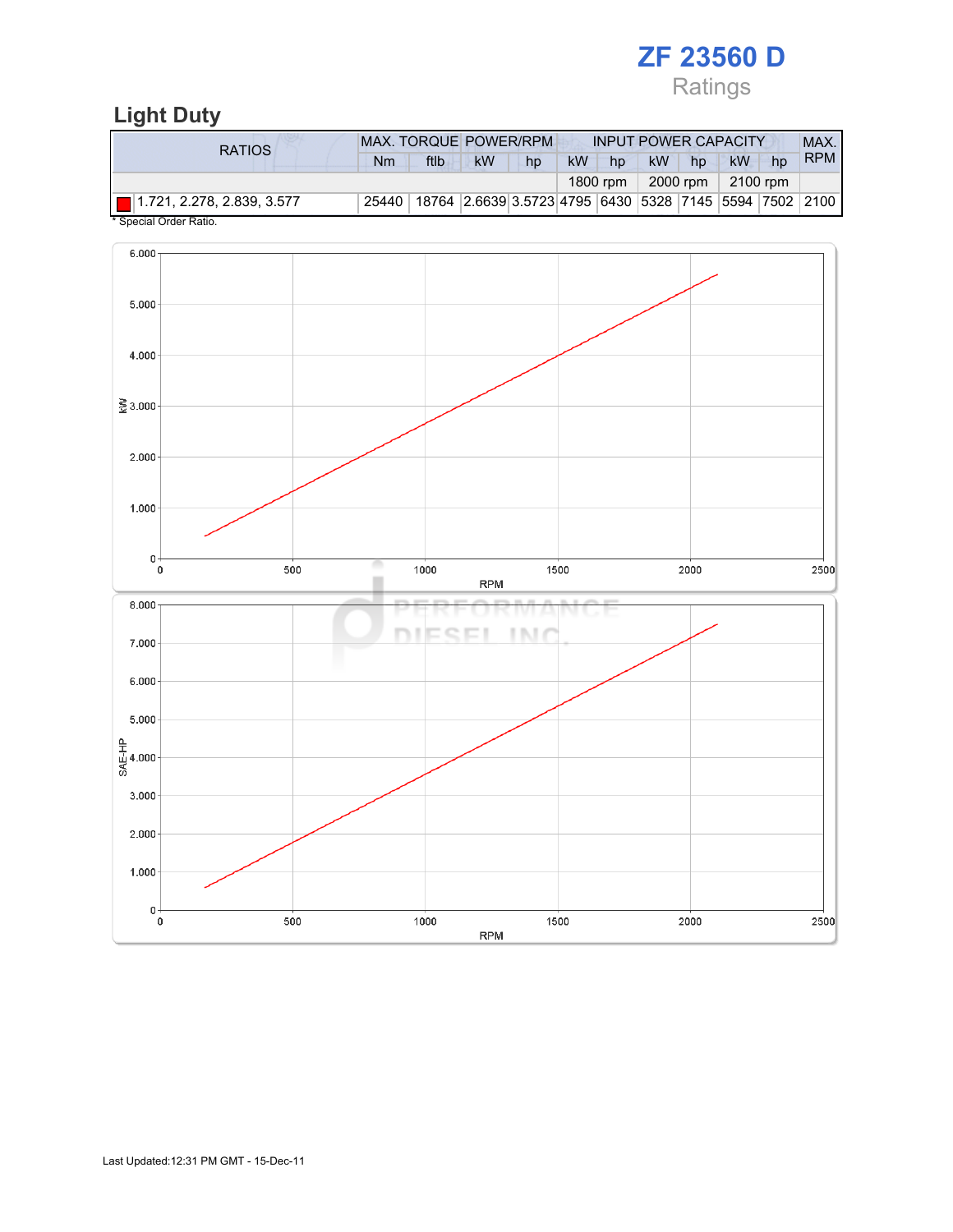# ZF 23560 D

# Ratings

# Medium Duty

| RATIOS. | <b>MAX. TORQUE POWER/RPM</b> | <b>INPUT POWER CAPACITY</b> |                                                        |    |           |          |           | MAX.     |           |    |            |
|---------|------------------------------|-----------------------------|--------------------------------------------------------|----|-----------|----------|-----------|----------|-----------|----|------------|
|         | Nm                           | ftlb                        | <b>kW</b>                                              | hp | <b>kW</b> | hp       | <b>kW</b> | hp       | <b>kW</b> | hp | <b>RPM</b> |
|         |                              |                             |                                                        |    |           | 1600 rpm |           | 1800 rpm | 2050 rpm  |    |            |
|         | 21500                        |                             | 15858 2.2513 3.0191 3602 4830 4052 5434 4615 6189 2100 |    |           |          |           |          |           |    |            |

Special Order Ratio.

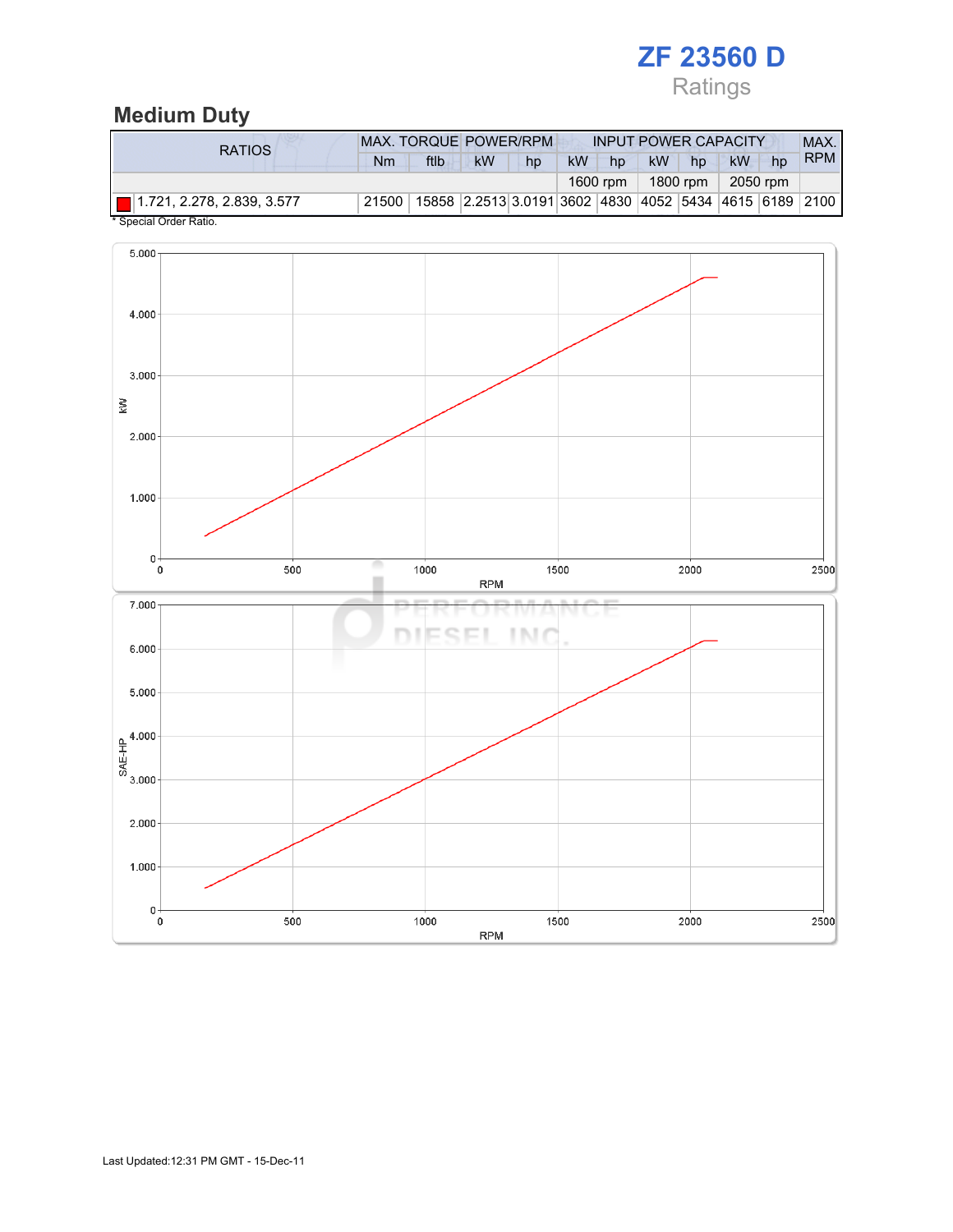# ZF 23560 D Ratings

# Continuous Duty

| RATIOS                       | <b>MAX. TORQUE POWER/RPM</b> |                                                         |           |    |           | <b>INPUT POWER CAPACITY</b> |           |          |           |    |            |
|------------------------------|------------------------------|---------------------------------------------------------|-----------|----|-----------|-----------------------------|-----------|----------|-----------|----|------------|
|                              | Nm                           | ftlb                                                    | <b>kW</b> | hp | <b>kW</b> | hp                          | <b>kW</b> | hp       | <b>kW</b> | hp | <b>RPM</b> |
|                              |                              |                                                         |           |    |           | $1200$ rpm                  |           | 1600 rpm | 1800 rpm  |    |            |
| ■ 1.721, 2.278, 2.839, 3.577 | 17000                        | 12539  1.7801 2.3872 2136  2865  2848  3819  3204  4297 |           |    |           |                             |           |          |           |    | 1800       |

Special Order Ratio.

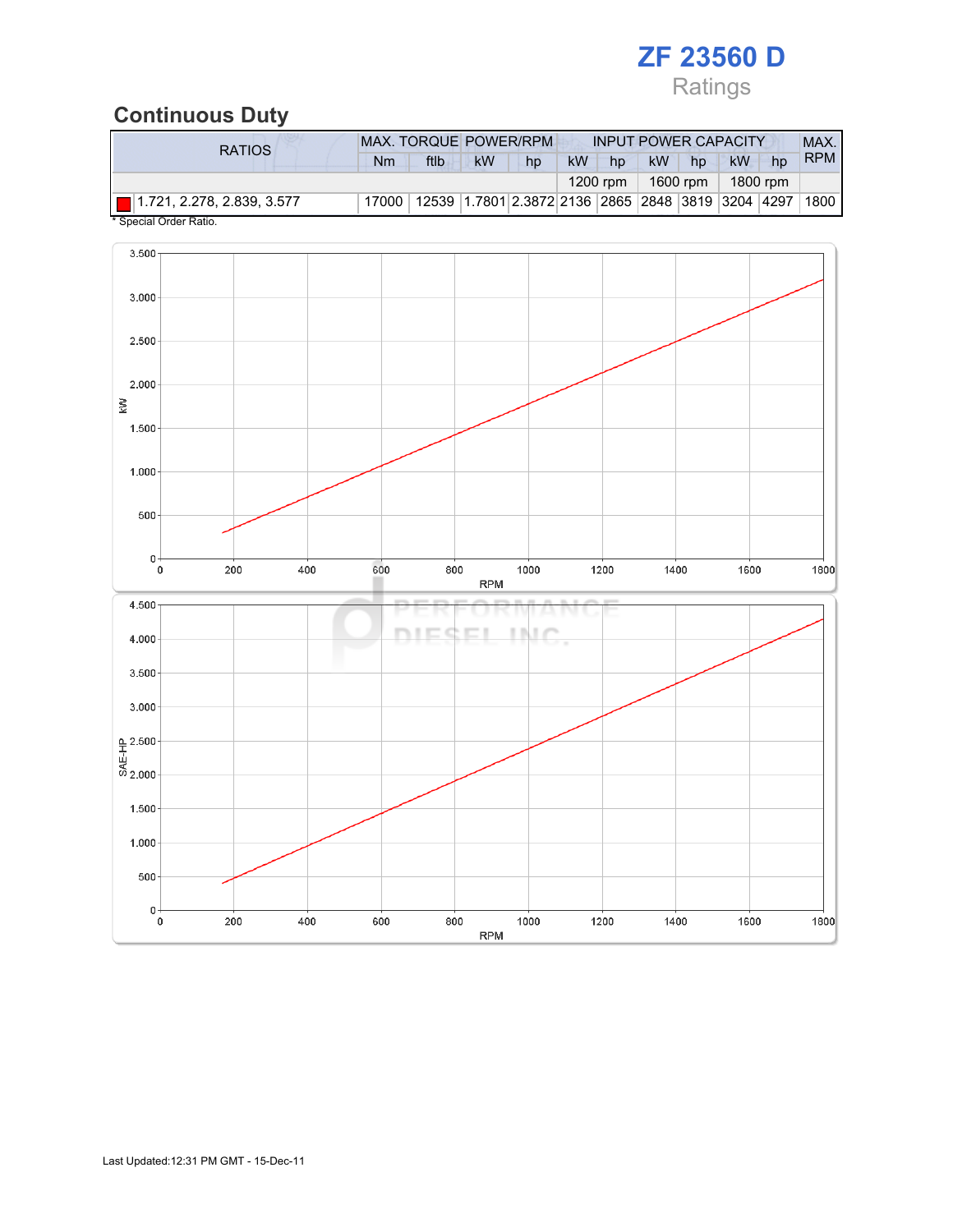